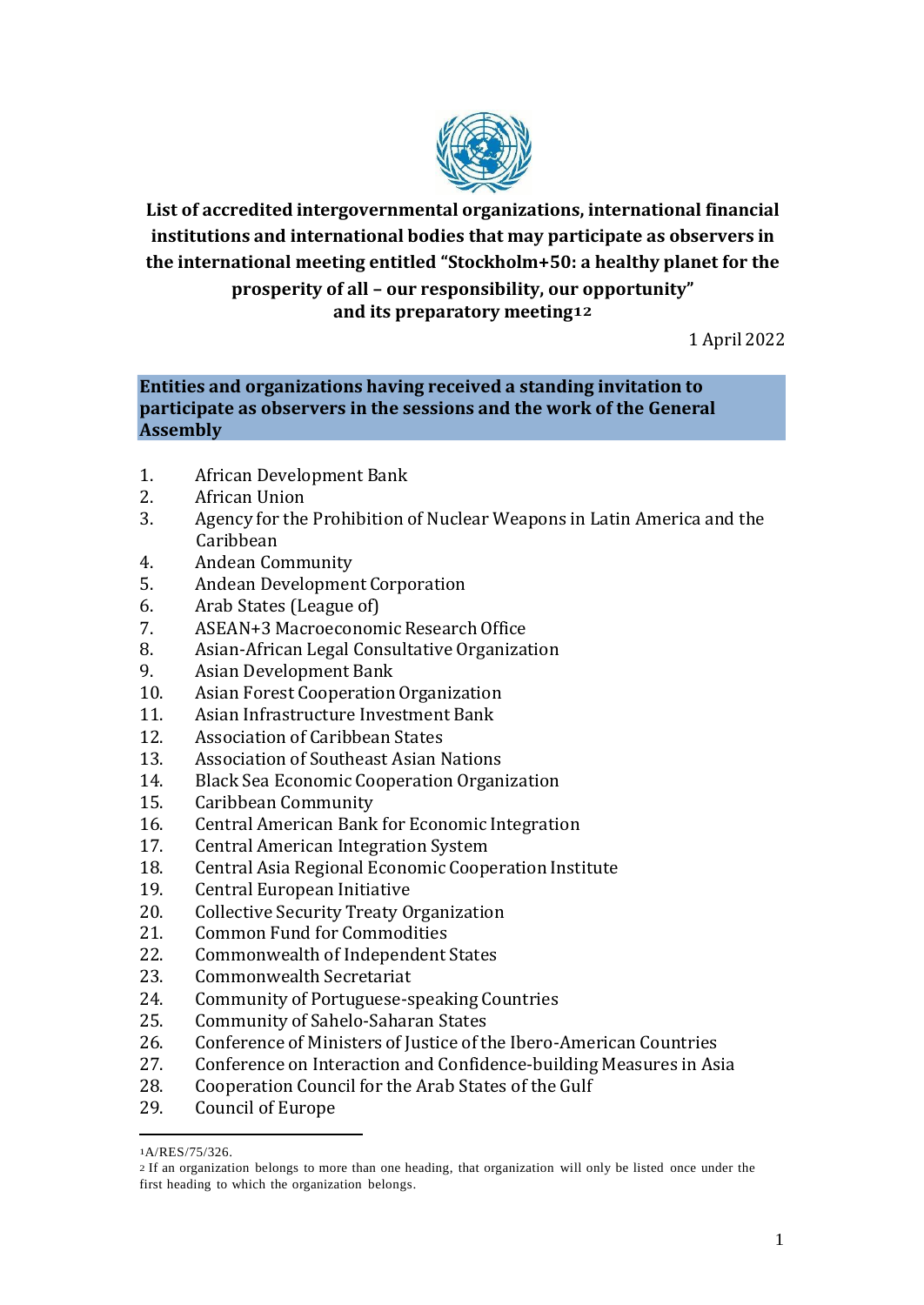- 30. Customs Cooperation Council
- 31. Developing Eight Countries Organization for Economic Cooperation
- 32. East African Community
- 33. Economic Community of Central African States
- 34. Economic Community of West African States
- 35. Economic Cooperation Organization
- 36. Energy Charter Conference
- 37. Eurasian Development Bank
- 38. Eurasian Economic Community
- 39. Eurasian Group on Combating Money Laundering and Financing of Terrorism
- 40. European Organization for Nuclear Research
- 41. European Public Law Organization
- 42. Fund for the Development of the Indigenous Peoples of Latin America and the Caribbean
- 43. Global Dryland Alliance
- 44. Global Fund to Fight AIDS, Tuberculosis and Malaria
- 45. Global Green Growth Institute
- 46. Group of Seven Plus)
- 47. Hague Conference on Private International Law
- 48. Ibero-American Conference
- 49. Indian Ocean Commission
- 50. Indian Ocean Rim Association
- 51. Inter-American Development Bank
- 52. Intergovernmental Authority on Development
- 53. International Anti-Corruption Academy
- 54. International Centre for Migration Policy Development
- 55. International Chamber of Commerce
- 56. International Civil Defence Organization
- 57. International Committee of the Red Cross
- 58. International Conference on the Great Lakes Region of Africa
- 59. International Council for the Exploration of the Sea
- 60. International Criminal Court
- 61. International Criminal Police Organization (INTERPOL)
- 62. International Development Law Organization
- 63. International Federation of Red Cross and Red Crescent Societies
- 64. International Fund for Saving the Aral Sea
- 65. International Humanitarian Fact-Finding Commission
- 66. International Hydrographic Organization
- 67. International Institute for Democracy and Electoral Assistance
- 68. International Institute for the Unification of Private Law
- 69. International Network for Bamboo and Rattan
- 70. International Olympic Committee
- 71. International Organization for Migration
- 72. International Organization of la Francophonie
- 73. International Renewable Energy Agency
- 74. International Seabed Authority
- 75. International Solar Alliance
- 76. International Think Tank for Landlocked Developing Countries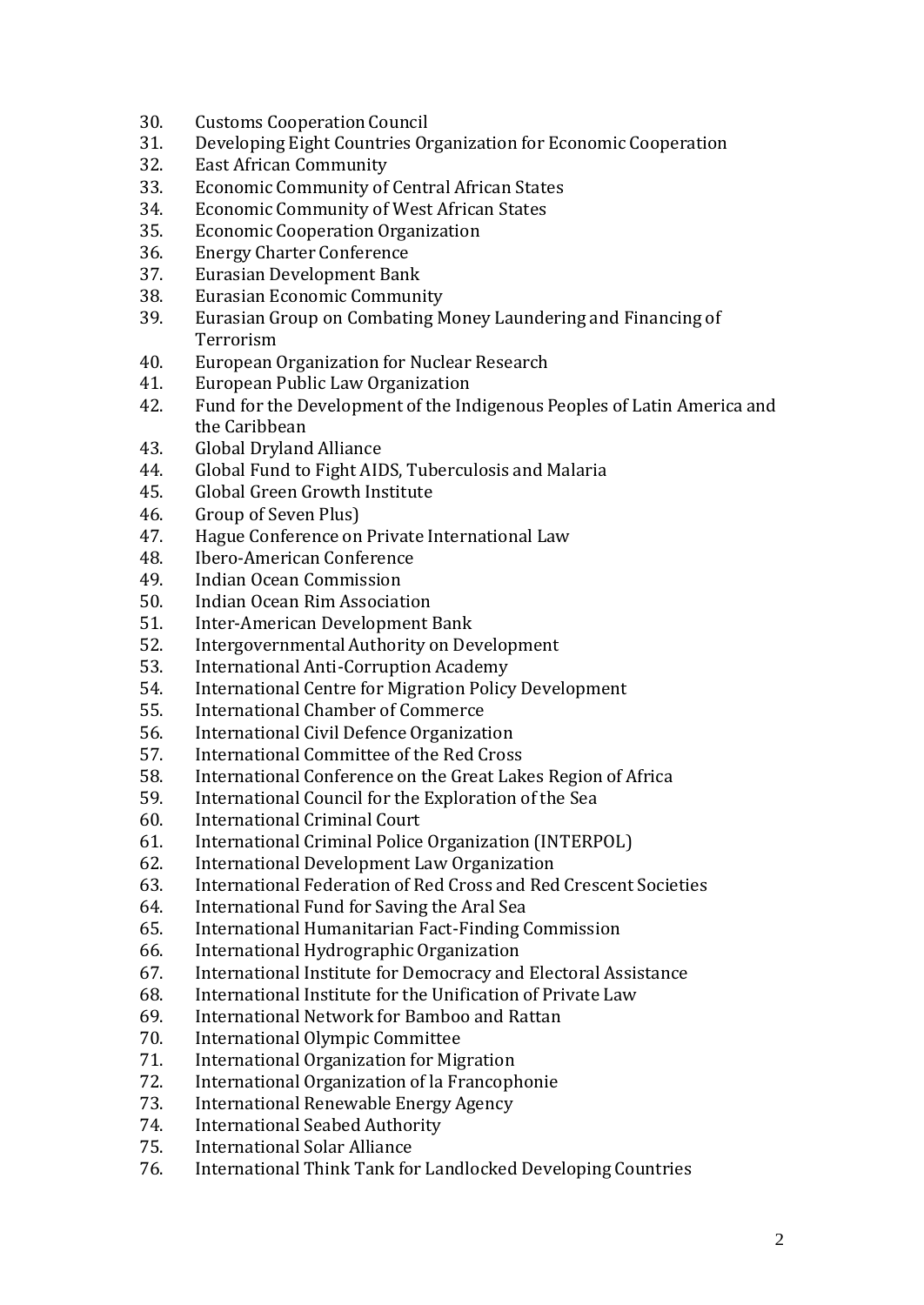- 77. International Tribunal for the Law of the Sea
- 78. International Union for Conservation of Nature and Natural Resources
- 79. International Youth Organization for Ibero-America
- 80. Inter-Parliamentary Union
- 81. Islamic Development Bank Group
- 82. Italian-Latin American Institute
- 83. Latin American and Caribbean Economic System
- 84. Latin American Integration Association
- 85. Latin American Parliament
- 86. New Development Bank
- 87. OPEC Fund for International Development
- 88. Organisation of Eastern Caribbean States
- 89. Organization for Democracy and Economic Development GUAM
- 90. Organization for Economic Cooperation and Development
- 91. Organization for Security and Cooperation in Europe
- 92. Organization of African, Caribbean and Pacific States\*
- 93. Organization of American States
- 94. Organization of Islamic Cooperation
- 95. Pacific Community
- 96. Pacific Islands Development Forum
- 97. Pacific Islands Forum
- 98. Pan African Intergovernmental Agency for Water and Sanitation for Africa
- 99. Parliamentary Assembly of the Mediterranean
- 100. Partners in Population and Development
- 101. Permanent Court of Arbitration
- 102. Regional Centre on Small Arms and Light Weapons in the Great Lakes Region, the Horn of Africa and Bordering States
- 103. Shanghai Cooperation Organization
- 104. Small Island Developing States Dock (SIDS DOCK)
- 105. South Asian Association for Regional Cooperation
- 106. South Centre
- 107. Southern African Development Community
- 108. Sovereign Order of Malta
- 109. Union for the Mediterranean
- 110. Union of South American Nations
- 111. University for Peace
- 112. West African Economic and Monetary Union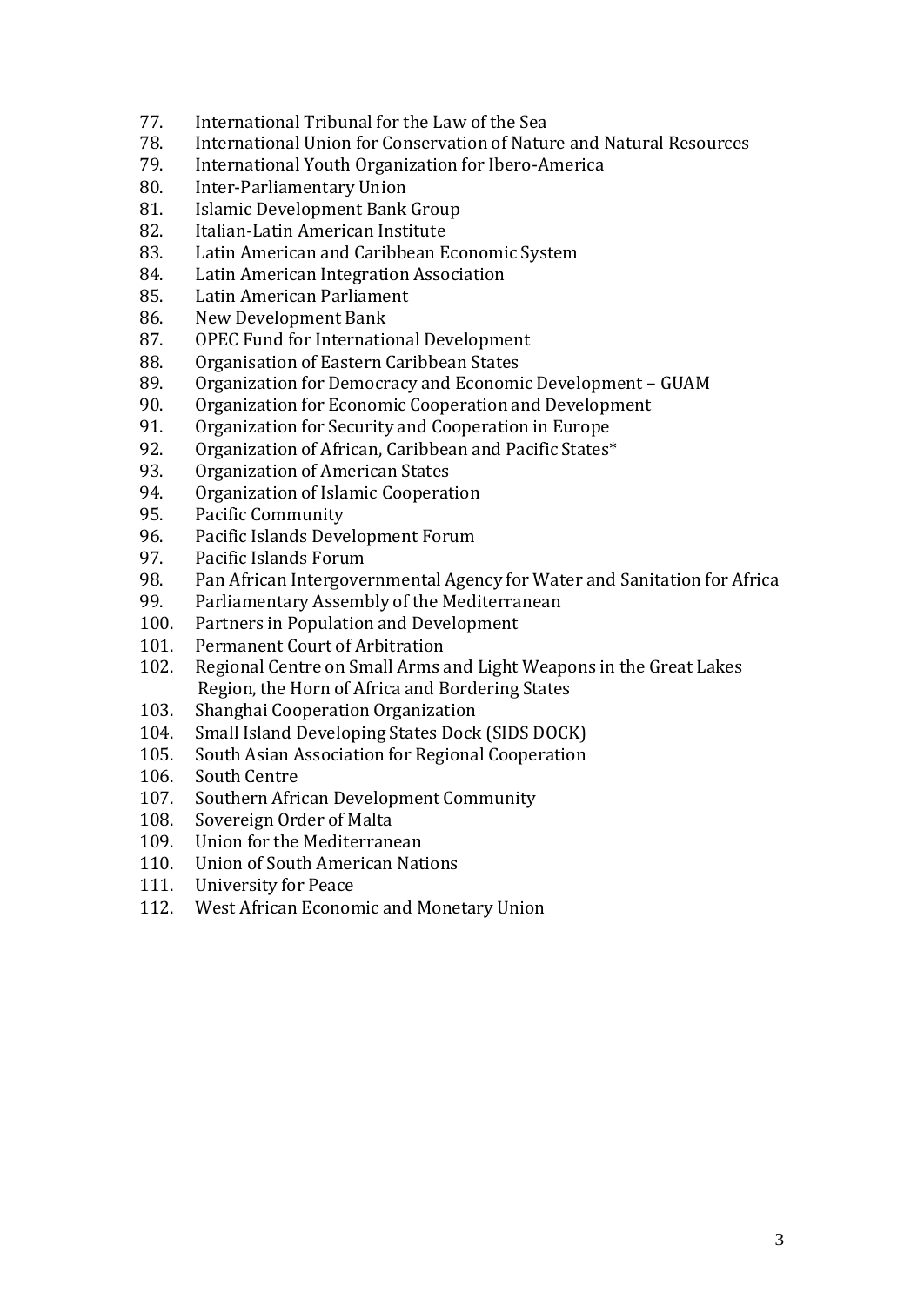#### **United Nations Conference on Environment and Development**

- 113. African Timber Organization
- 114. Arab League Educational, Cultural and Scientific Organization
- 115. Board of the Cartagena Agreement
- 116. Centre for Environment and Development for the Arab Region and Europe
- 117. Colombo Plan Staff College for Technician Education
- 118. European Free Trade Association
- 119. European Organisation for the Exploitation of Meteorological Satellites
- 120. Organization for Indian Ocean Marine Affairs for Cooperation
- 121. Intergovernmental Authority on Drought and Development
- 122. International Board for Plant Genetic Resources
- 123. International Centre for Tropical Agriculture
- 124. International Maritime Satellite Organization
- 125. International Potato Centre
- 126. International Union for the Protection of New Varieties of Plants
- 127. Latin American Organization of Living Marine Resources Development
- 128. Nordic Investment Bank
- 129. Oslo and Paris commissions

# **World Summit on Sustainable Development (WSSD)**

- 130. African Organization of Cartography and Remote Sensing
- 131. Arab Bank for Economic Development in Africa
- 132. Arab Organization for Agricultural Development
- 133. Asian Productivity Organization
- 134. Baltic 21 (Agenda 21 for the Baltic Sea Region)
- 135. Caribbean Conservation Agency
- 136. Caribbean Development Bank
- 137. Caribbean Disaster Emergency Response Agency
- 138. Caribbean Planning for Adaptation to Climate Change
- 139. Center for International Forestry Research (CIFOR)
- 140. Central Asia Regional Cooperation
- 141. Centre for Applied Bioscience
- 142. Comisión Permanente del Pacífico Sur
- 143. Commission for Environmental Cooperation
- 144. Commission on Science and Technology for Sustainable Development in the South (COMSATS)
- 145. Communauté economique et monétaire de l'Afrique centrale
- 146. Congress of Local and Regional Authorities of Europe
- 147. Consultative Group for International Agriculture Research (CGIAR)
- 148. Council of Europe Development Bank
- 149. European Bank for Reconstruction and Development
- 150. European Space Agency
- 151. Global Biodiversity Information Facility
- 152. Global Environment Facility
- 153. Intergovernmental Forum for Chemical Safety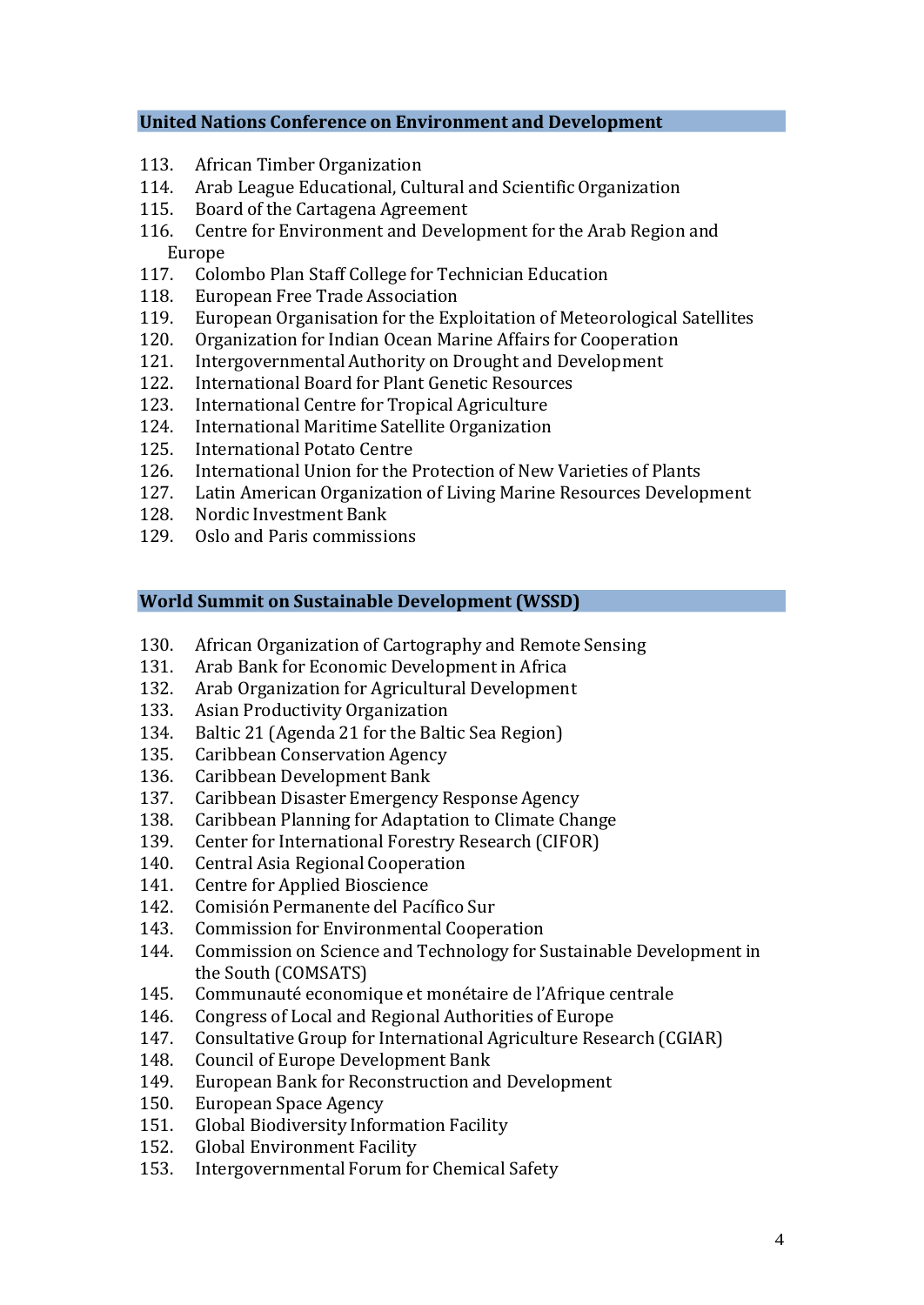- 154. International Energy Agency
- 155. International Institute for Refrigeration
- 156. International Joint Commission (IJC)
- 157. International Oil Pollution Compensation Fund
- 158. International Tropical Timber Organization
- Interstate Committee of the Commonwealth of Independent States on Promotion of Knowledge and Adult Education
- 160. Iwokrama International Rainforest Project
- 161. Lesotho Highlands Water Project
- 162. Mines Ministries of the Americas Conference
- 163. Nigerian Basin Authority
- 164. Nordic Council of Ministers
- 165. North American Commission for Environmental Cooperation
- 166. North South Centre of the Council of Europe
- 167. Organisation pour la mise en valeur du fleuve Sénégal
- 168. Organization of Eastern Caribbean States
- 169. Permanent Interstate Committee for Drought Control in the Sahel
- 170. Regional Organization for the Conservation of the Environment of the Red Sea and the Gulf of Aden (PERSGA)
- 171. Sahara and Sahel Observatory
- 172. Secretariat of the Convention on Biological Diversity
- 173. Secretariat of the Convention on Wetlands (Ramsar)
- 174. Secretariat of the United Nations Convention to Combat Desertification in Those Countries Experiencing Serious Drought and/or Desertification, Particularly in Africa
- 175. Secretariat of the United Nations Framework Convention on Climate Change
- 176. South Asia Cooperative Environment Programme
- 177. South Pacific Applied Geoscience Commission
- 178. Standing Committee of Parliamentarians of the Arctic Region

**Global Conference on the Sustainable Development of Small Island Developing States (Barbados Conference)**

- 179. Central American Commission for Environment and Development
- 180. Caribbean Meteorological Organization
- 181. Latin American Fisheries Development Organization

**International Meeting to Review the Implementation of the Programme of Action for the Sustainable Development of Small Island Developing States (Mauritius Conference)**

182. Commonwealth Agricultural Bureaux International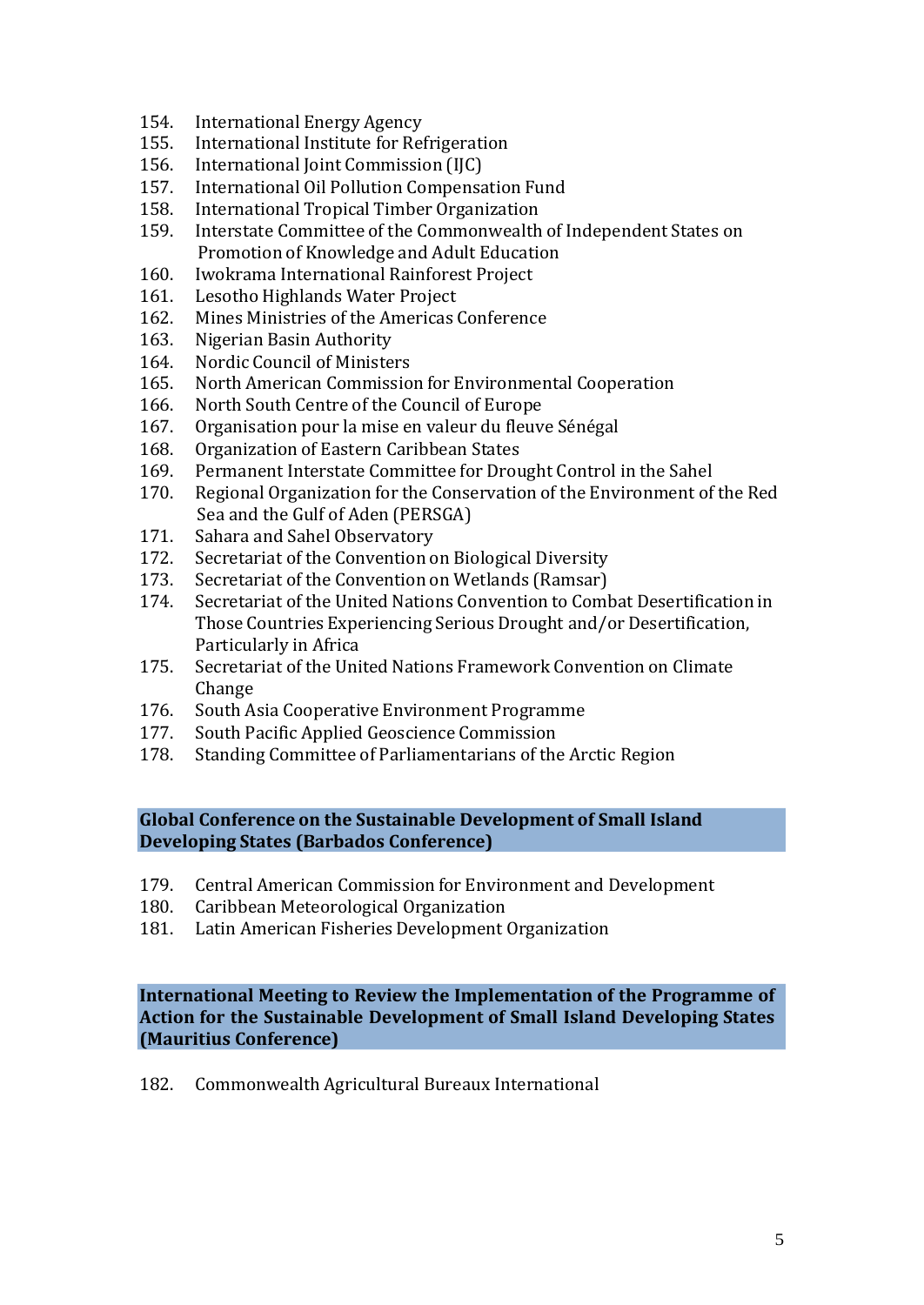#### **United Nations Conference on Sustainable Development (Rio+20)**

- 183. African Accounting Council
- 184. African Cultural Institute
- 185. African Regional Centre for Technology
- 186. Amazon Cooperation Treaty Organization
- 187. Central African Forests Commission
- 188. Arab Security Studies and Training Centre
- 189. Asian and Pacific Development Centre
- 190. CAB International
- 191. Centre on Integrated Rural Development for Asia and the Pacific
- 192. Council of Arab Economic Unity
- 193. Council of Arab Ministers of the Interior
- 194. Council of the Baltic Sea States
- 195. European Investment Bank
- 196. Gas Exporting Countries Forum
- 197. Global Water Partnership
- 198. Helsinki Commission
- 199. Inter-American Institute for Cooperation on Agriculture
- 200. Inter-American Institute for Global Change Research
- 201. Intergovernmental Forum on Mining, Minerals, Metals and Sustainable Development
- 202. Intergovernmental Institution for the Use of Micro-Alga Spirulina against **Malnutrition**
- 203. International Association of Economic and Social Councils and Similar Institutions
- 204. International Bauxite Association
- 205. International Centre for Genetic Engineering and Biotechnology
- 206. International Centre for Integrated Mountain Development
- 207. International Centre for Public Enterprises in Developing Countries
- 208. International Copper Study Group
- 209. International Exhibitions Bureau
- 210. International Lead and Zinc Study Group
- 211. International Nickel Study Group
- 212. Islamic World Educational, Scientific and Cultural Organization
- 213. Latin American Energy Organization
- 214. Latin American Faculty of Social Sciences
- 215. Mekong River Commission
- 216. Organization of Ibero-American States for Education, Science and Culture
- 217. Organization of the Petroleum Exporting Countries
- 218. Permanent Secretariat of the Alpine Convention
- 219. Regional Environmental Center for Central and Eastern Europe
- 220. Regional Organization for the Protection of the Marine Environment
- 221. Regional Environmental Centre Moldova
- 222. Small States Network for Economic Development
- 223. Union of Economic and Social Councils of Africa
- 224. Water and Sanitation for Africa
- 225. World Customs Organization
- 226. World Deserts Foundation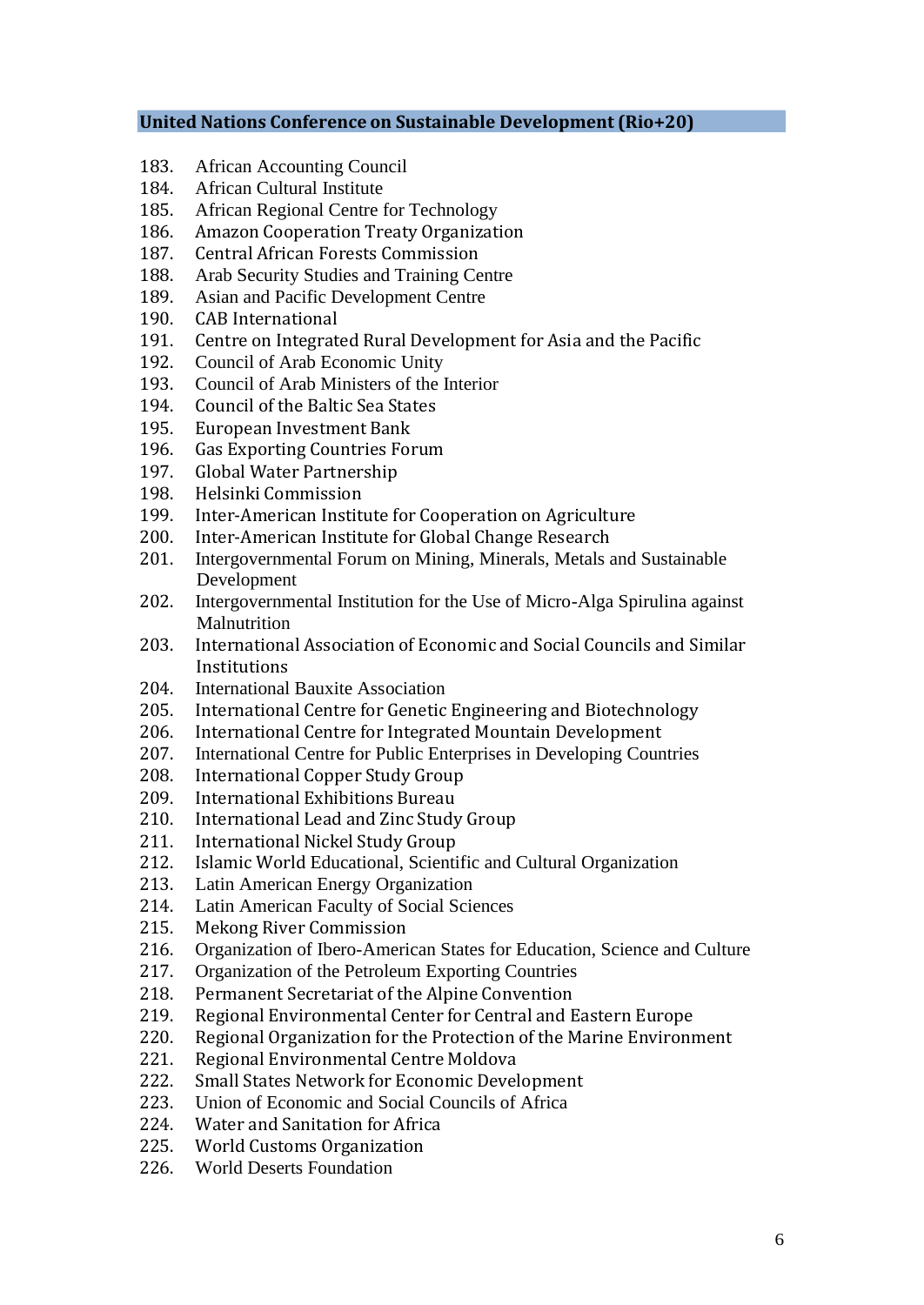### **Third International Conference on Small Island Developing States (Samoa Conference)**

- 227. Caribbean Telecommunications Union
- 228. Pacific Islands Forum Fisheries Agency
- 229. South Pacific Tourism Organization
- 230. Western and Central Pacific Fisheries Commission

**High-level United Nations Conference to Support the Implementation of Sustainable Development Goal 14: Conserve and sustainably use the oceans, seas and marine resources for sustainable development**

- 231. Benguela Current Convention
- 232. Commission for the Protection of the Marine Environment of the North-East Atlantic
- 233. Inter-American Tropical Tuna Commission
- 234. International Commission for the Conservation of Atlantic Tunas
- 235. International Whaling Commission
- 236. Ministerial Conference on Fisheries Cooperation among African States Bordering the Atlantic Ocean
- 237. North Pacific Fisheries Commission
- 238. Northwest Atlantic Fisheries Organization
- 239. Southeast Asian Fisheries Development Center

## **Intergovernmental conference on an international legally binding instrument under the United Nations Convention on the Law of the Sea on the conservation and sustainable use of marine biological diversity of areas beyond national jurisdiction**

- 240. Secretariat of the Convention on the Conservation of Migratory Species of Wild Animals
- 241. North-East Atlantic Fisheries Commission
- 242. Secretariat of the Pacific Regional Environment Programme
- 243. South-East Atlantic Fisheries Organization

## **United Nations Environment Assembly**

- 244. Africa Institute
- 245. African Centre for Technological Studies
- 246. African Organization for Standardisation
- 247. Central African Economic Monetary Community
- 248. Central Commission for Navigation on the Rhine
- 249. Centre for International Forestry Research
- 250. Climate and Clean Air Coalition to Reduce Short-lived Climate Pollutants
- 251. Council of Mutual Economic Assistance
- 252. Danube Commission
- 253. Desert Locust Control Organization for Eastern Africa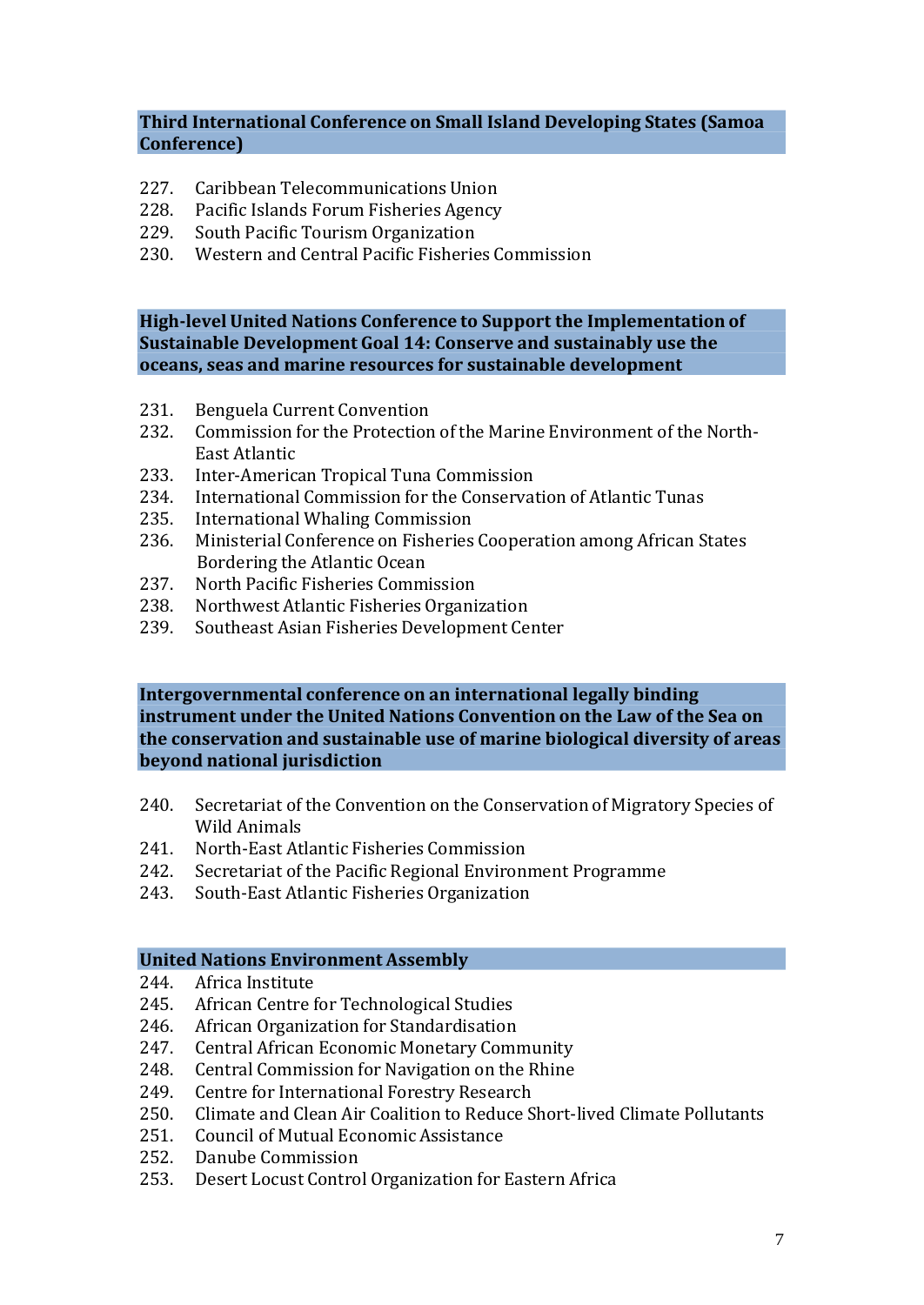- 254. East African Centre for Renewable Energy and Energy Efficiency
- 255. Green Climate Fund
- 256. Group on Earth Observations
- 257. Inter-American Commission for Environmental Law and Administration
- 258. Intergovernmental Science-Policy Platform on Biodiversity and Ecosystem Services
- 259. International Centre for Research in Agroforestry
- 260. International Centre for Training and Education in Environmental Science
- 261. International Coral Reef Initiative
- 262. International Secretariat for Volunteer Service
- 263. Inter-State Ecological Council
- 264. Kagera River Basin Organization
- 265. Lake Chad Basin Commission
- 266. Niger Basin Authority
- 267. Port Management Association of Eastern ad South African
- 268. Preferential Trade Area for Eastern and Southern Africa
- 269. Regional Centre for Mapping of Resources for Development
- 270. Regional Centre for Renewable Energy and Energy Efficiency
- 271. Regional Environmental Centre for Central Asia
- 272. Regional Organization for the Protection of the Marine Environment
- 273. Secretariat for the Vienna Convention for the Protection of the Ozone Layer and the Montreal Protocol on Substances that Deplete the Ozone Layer
- 274. Secretariat of the Agreement on the Conservation of African-Eurasian Migratory Waterbirds
- 275. Secretariat of the Agreement on the Conservation of Cetaceans in the Black Sea, Mediterranean Sea and contiguous Atlantic area
- 276. Secretariat of the Agreement on the Conservation of Populations of European Bats (Eurobats)
- 277. Secretariat of the Convention for the Protection and Development of the Marine Environment of the Wider Caribbean Region
- 278. Secretariat of the Convention for the Protection, Management and Development of the Marine and Coastal Environment of the Eastern African Region
- 279. Secretariat of the Convention for the Protection of the Marine Environment and the Coastal Region of the Mediterranean
- 280. Secretariat of the Convention on International Trade in Endangered Species of Wild Fauna and Flora (CITES)
- 281. Secretariat of the Framework Convention on the Protection and Sustainable Development of the Carpathians (Carpathian Convention)
- 282. Secretariat of the Minamata Convention on Mercury
- 283. Secretariat of the Multilateral Fund for the Implementation of the Montreal Protocol
- 284. Secretariat of the Rotterdam Convention on the Prior Informed Consent Procedure for Certain Hazardous Chemicals and Pesticides in International Trade, the Stockholm Convention on Persistent Organic Pollutants, and the Basel Convention on the Control of Transboundary Movements of Hazardous Wastes and their Disposal
- 285. South Pacific Regional Environment Programme